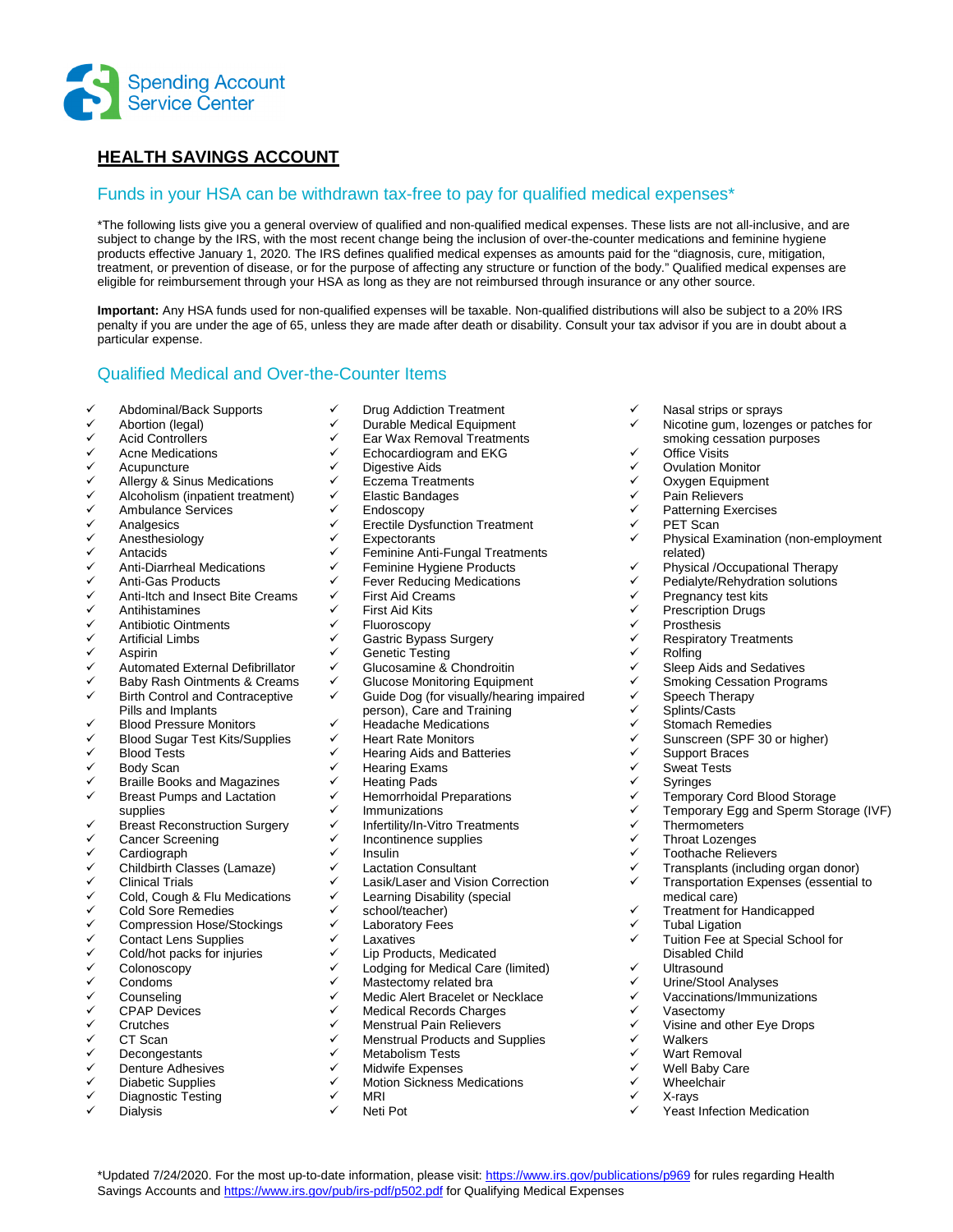

### Qualified Dental and Vision Items

Since dental and vision expenses generally do not count toward the deductible in your high deductible health plan (HDHP), you may want to consider contributing additional pre-tax funds to a Limited Purpose Health Care FSA to maximize your tax benefit.

- $\checkmark$  Artificial Teeth
- ← Contact Lenses
- **✓ Crowns/Bridges**<br>✓ Dental Implants
- Dental Implants
- Dental Sealants
- V Dentures<br>V Exams/Te
- $\checkmark$  Exams/Teeth Cleaning/X Rays
- ✓ Extractions<br>✓ Eve Exam Eye Exam
- Fillings
- 
- Occlusal Guards
- ✓ Oral Surgery
- $\checkmark$  Orthodontia
- Prescription Glasses and Sunglasses
- Reading Glasses

#### Qualified Insurance Premiums

Insurance Premiums are generally **not** eligible items except in these special circumstances:

- Continuing COBRA Coverage
- $\checkmark$  Qualified Long Term Care Insurance Contract
- Any health plan premium maintained while the individual is receiving unemployment under Federal or State law
- For HSA holders age 65 or over (whether or not they are entitled to Medicare), any deductible health insurance other than a Medicare supplemental policy

## Other items that may be covered when accompanied by a medical practitioner's note or prescription. Items must be used to treat a specific medical condition of limited duration:

- Capital Expenses
- Cosmetic Surgery-covered only when treating a congenital abnormality, a personal injury resulting from an accident or trauma or disfiguring disease
- Dietary or herbal medicines to treat a specific medical condition
- Equipment, supplies and materials related to physical/mental handicaps.
- Fiber supplements to treat a specific medical condition
- Gym or Health Club monthly premium
- $\checkmark$  Hand Sanitizer
- ← Hormone Replacement Therapy
- $\checkmark$  Humidifier<br> $\checkmark$  Marriage C
- ← Marriage Counseling<br>← Massage Therany Massage Therapy
- Medicated shampoos and soaps, unless prescribed by a medical practitioner for a specific scalp/skin infection
- **Nutritionist**
- Orthopedic shoes, Arch Supports and inserts (for orthopedic shoes, you can only be reimbursed for the extra cost over buying non-orthopedic shoes)
- Personal Trainer
- Pills for persons who are lactose intolerant
- $\checkmark$  Prenatal vitamins<br> $\checkmark$  Probiotics
- Probiotics
- Sunscreen
- Supplements treating a medical condition
- $\checkmark$  Toothpaste (Rx only)
- Varicose Vein Treatment
- WaterPik/Electric Flosser
- Weight loss drugs to treat a specific disease
- Wigs (hair loss due to disease)

#### Items that are NOT eligible for reimbursement under a Health Savings Account:

- $\checkmark$  Baby Formula
- Breast implants (cosmetic)
- ← Burial Expenses<br>← Concierge Bouti
- Concierge, Boutique or Practice Fees
- Cosmetic Surgery
- **Cosmetics**
- CPR Classes
- Dehumidifier
- Dental bleaching or any other teeth whitening
- Diet Foods
- Dietary supplements
- Discount Plan Expenses
- Ear Piercing
- Educational Classes
- Electrolysis and other Hair Removal
- $\checkmark$  Exercise Equipment for General Health
- Facial Creams and Cleansers
- Feminine Hygiene Products
- Finance Charges
- Health Insurance Premiums
- Home Drug Testing Kits
- ← Hot Tubs/Jacuzzis
- Household Help
- Illegal operations, treatments and medications, including medications obtained illegally
- $\checkmark$  Items paid or payable by insurance
- Late Fees
- Maternity Clothes
- ✓ Mattresses<br>✓ Missed App
- Missed Appointment Fees
- **Moisturizers**
- Newborn Care Classes
- **✓ Nursing Pillows**<br>✓ Nursing Home
- Nursing Home
- Personal hygiene products
- Prepayments for Services
- Propecia and Rogaine for cosmetic hair growth
- $\checkmark$  Premiums for group health coverage
- ✓ Special foods<br>✓ Sports Drinks
- **✓ Sports Drinks**<br>✓ Suntan Iotion
- **V** Suntan lotion<br>**V** Tanning Salor
- V Tanning Salon<br>V Teeth whitening
- Teeth whitening
- **Toiletries**
- **Toothpaste**
- Toothbrushes (electric or otherwise), even if a dentist recommends treating a condition
- Veneers
- Vision Discount Program Cost
- Warranties for glasses or other medical devices